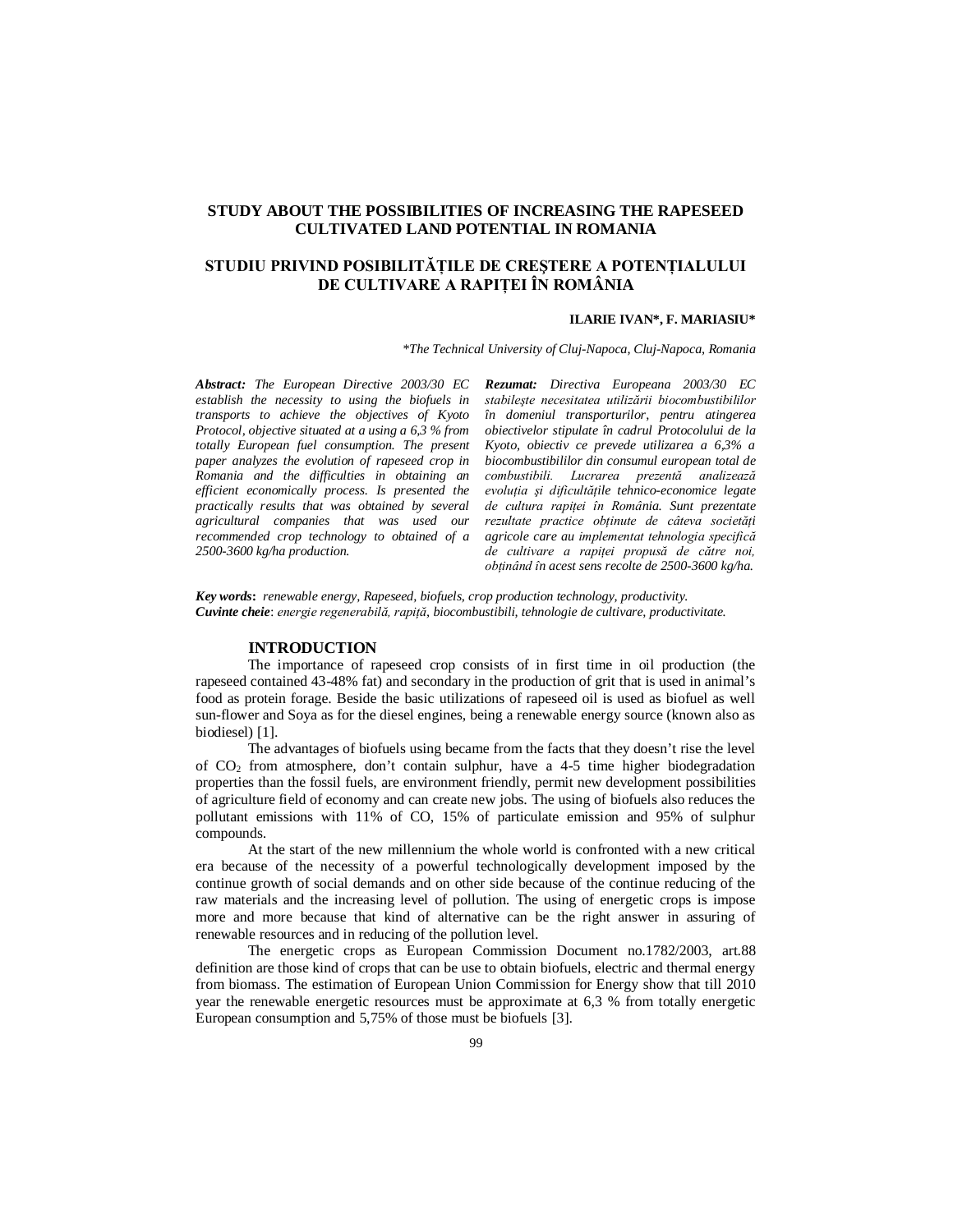The present paper analyzes the evolution of rapeseed crop in Romania and the difficulties in obtaining an efficient economically process. Is presented the practically results that was obtained by several agricultural companies that was used our recommended crop technology to obtained of a 2500-3600 kg/ha production. It's important to mention that in actually conditions, in Romania the rapeseed cultivation is economically efficiently from a production above of 2200 kg/ha.

#### **MATERIALS AND METHOD**

It is obvious that and the Romania must full fit this demand. The necessity of Romania in biofuels to full fit a demand of 2% of biofuels from totally fuels consumption is about 100.000 tones/year. Nowadays in Romania are only few biofuels production capacities at small capacity as AutoElite and Biolam in Maramures County, Blitz Transport in Prahova County, AnyProd and Letsol in Olt County. Today are in development a series of several large production capacities at a total production estimated to a 200.000 t/year (PrioBiocombustibil and Ultex in Ialomita County, Ulerom in Vaslui County, Climoform in Bacau County). The forecast production of plants for vegetable oil (POV) crops to cover the Romania's biofuels demand are 1,2-1,5 Mio tones sunflower oil seeds, 0,3 Mio tones of Soya and 1,0 Mio tones of Rapeseed [3]. Those demands can be achieve with growing the cultivated area with Rapeseed at 500.000 ha in immediate period of time.

The calculus of estimated oil production to cover the necessary of Rapeseed and Soya biofuel for Romania needs is:

- for Soya from 0,3 Mio tones is obtain 52.500 tones of oil (from a 17% extraction efficiency);
- for Rapeseed from 1,0 Mio tones is obtain 350.000 tones of oil (from 35% extraction efficiency).

From the future needs of 902.500 tones of vegetable oil from all POV that will be obtain in Romania, 300.000 tones will be used in food industry and for domestic consumption and the difference of 602.500 tones will be use to biofuels production.

It must be mentioned that in Romania the first complex researches about the use of biofuels was made in 80' years at University of Agriculture and Veterinary Medicine (USMAV) from Cluj-Napoca, researches that was re-launched in 1995 by a consortium formed by USMAV, Technical University of Cluj-Napoca (UTCN) and The Institute for Analytical Instrumentation (ICIA) of Cluj-Napoca. The most important realization is the practical implementation in Cluj-Napoca of the buses that are feed with biofuels and the present researches conducted to develop of a national strategy of biofuel use in Romania [2].

At a world level, the trends of the POV crops production in presented in table 1.

*Table 1*

| The levels of world FOV seeds crops production (in into tones) |           |           |  |  |  |
|----------------------------------------------------------------|-----------|-----------|--|--|--|
| <b>Agricultural crop</b><br>year                               | 1999/2000 | 2005/2006 |  |  |  |
| Soya                                                           | 160,2     | 218,1     |  |  |  |
| <b>Sun-flower</b>                                              | 26,7      | 29.4      |  |  |  |
| <b>Rapeseed</b>                                                | 42,6      | 48.1      |  |  |  |
| <b>Others</b>                                                  | 72,8      | 89.1      |  |  |  |
| <b>Totally</b>                                                 | 302,3     | 384,7     |  |  |  |

The levels of world POV seeds crops production (in Mio tones)

For the Rapeseed crop production and Rapeseed oil the main indicators that refer to the quantity of world and European production are presented in figure 1 and figure 2.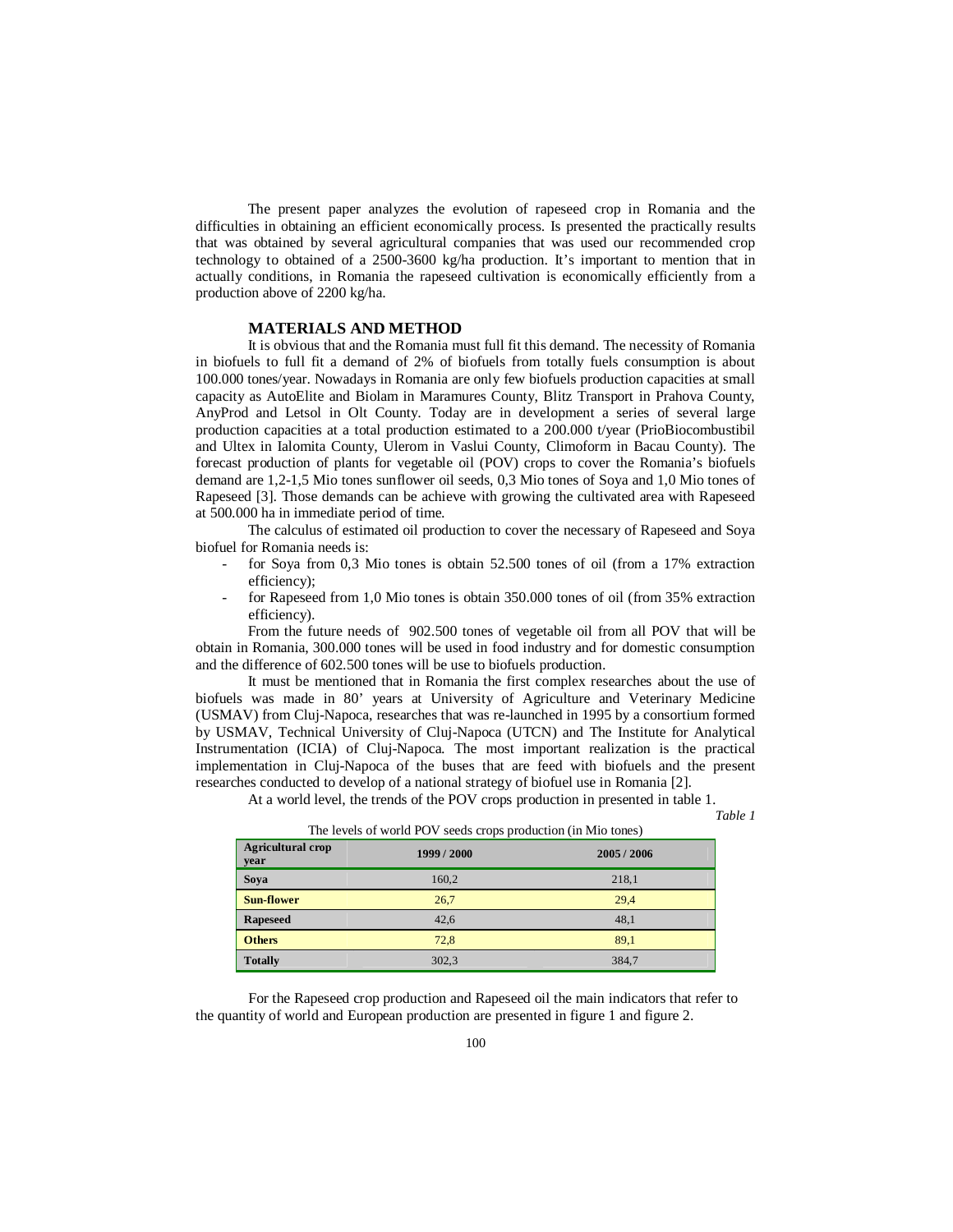

Figure. 1. The world production of Rapeseed 2005-2006



Figure.2. The world production of Rapeseed oil 2005-2006

The evolution of POV crops quantity in Romania is presented in table 2 and the evolution of Rapeseed crops quantity is presented in table 3 [4].

*Table 2.*

The evolution of POV crops in Romania (in Mio tones)

| --- - - - - - - - - - - - |           |           |  |  |  |
|---------------------------|-----------|-----------|--|--|--|
| <b>Agricultural vear</b>  | 2004/2005 | 2005/2006 |  |  |  |
| Soya                      |           | 0.3       |  |  |  |
| Sun-flower                | .         | 1.0       |  |  |  |
| Rapeseed                  | 0.15      | 0.18      |  |  |  |
| Totally                   | 75        | 2,08      |  |  |  |

*Table 3.*

| The evolution of Rapeseed crops in Romania |      |      |      |      |  |  |
|--------------------------------------------|------|------|------|------|--|--|
| Year                                       | 2004 | 2005 | 2006 | 2007 |  |  |
| Cultivated area $(x10^3)$<br>ha)           | 50   | 84   | 105  | 348  |  |  |
| Average production<br>quantity (kg/ha)     | 2090 | 1829 | 1655 | 998  |  |  |
| Total production $(x10^3)$<br>tones)       | 101  | 154  | 174  | 347  |  |  |

## **CONCLUSIONS**

From the interpretation of dataset contained in table 3 is important to say that to achieve the necessary of 1.000.000 t of Rape seed (to convert into biofuel) and to respect the